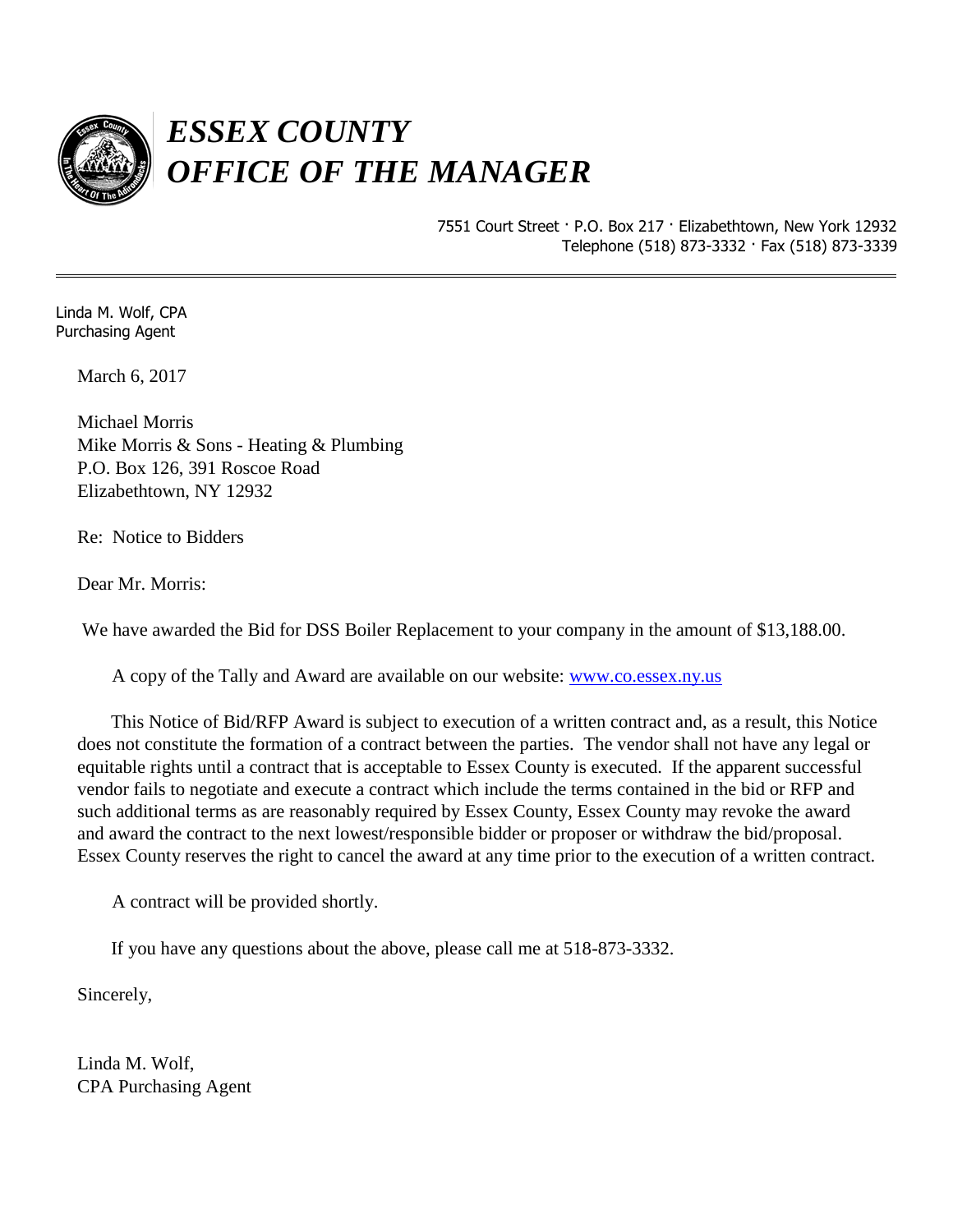

7551 Court Street · P.O. Box 217 · Elizabethtown, New York 12932 Telephone (518) 873-3332 · Fax (518) 873-3339

Linda M. Wolf, CPA Purchasing Agent

March 6, 2017

Jeff Rushby Mechanical, LLC 198 Idaho Ave. Plattsburgh, NY 12901 Re: Notice to Bidders

Dear Mr. Rushby:

We have awarded the Bid for DSS Boiler Replacement to Mike Morris & Sons Heating & Plumbing in the amount of \$13,188.00.

A copy of the Tally and Award are available on our website: [www.co.essex.ny.us](http://www.co.essex.ny.us/)

This Notice of Bid/RFP Award is subject to execution of a written contract and, as a result, this Notice does not constitute the formation of a contract between the parties. The vendor shall not have any legal or equitable rights until a contract that is acceptable to Essex County is executed. If the apparent successful vendor fails to negotiate and execute a contract which include the terms contained in the bid or RFP and such additional terms as are reasonably required by Essex County, Essex County may revoke the award and award the contract to the next lowest/responsible bidder or proposer or withdraw the bid/proposal. Essex County reserves the right to cancel the award at any time prior to the execution of a written contract.

Thank you for your participation.

If you have any questions about the above, please call me at 518-873-3332.

Sincerely,

Linda M. Wolf, CPA Purchasing Agent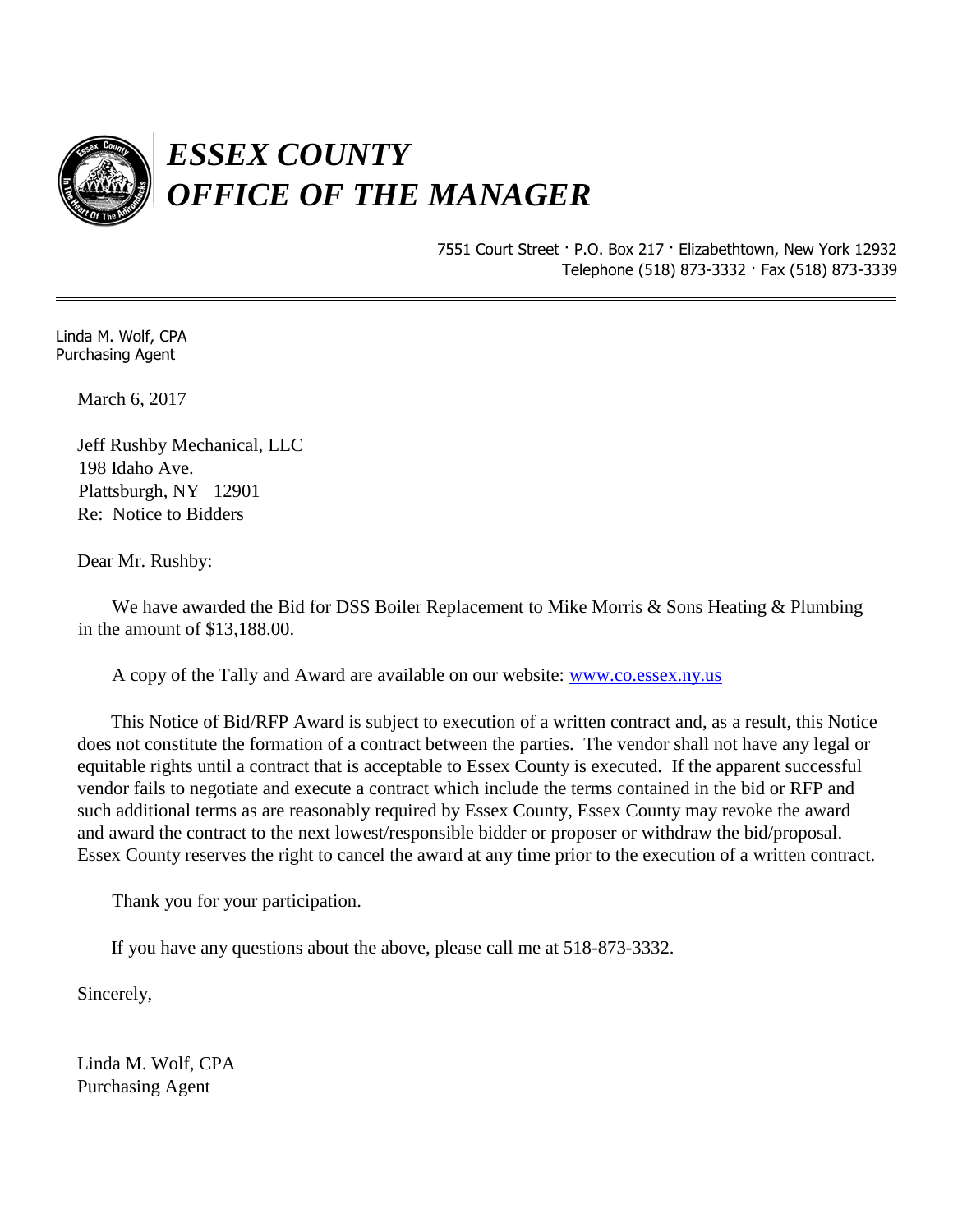

7551 Court Street · P.O. Box 217 · Elizabethtown, New York 12932 Telephone (518) 873-3332 · Fax (518) 873-3339

Linda M. Wolf, CPA Purchasing Agent

March 6, 2017

Hyde-Stone Mechanical Contractors, Inc. 29 Hatch Road Potsdam, New York 13676

Re: Notice to Bidders

Dear Mr. Stone:

We have awarded the Bid for DSS Boiler Replacement to Mike Morris & Sons Heating & Plumbing in the amount of \$13,188.00.

A copy of the Tally and Award are available on our website: [www.co.essex.ny.us](http://www.co.essex.ny.us/)

This Notice of Bid/RFP Award is subject to execution of a written contract and, as a result, this Notice does not constitute the formation of a contract between the parties. The vendor shall not have any legal or equitable rights until a contract that is acceptable to Essex County is executed. If the apparent successful vendor fails to negotiate and execute a contract which include the terms contained in the bid or RFP and such additional terms as are reasonably required by Essex County, Essex County may revoke the award and award the contract to the next lowest/responsible bidder or proposer or withdraw the bid/proposal. Essex County reserves the right to cancel the award at any time prior to the execution of a written contract.

Thank you for your participation.

If you have any questions about the above, please call me at 518-873-3332.

Sincerely,

Linda M. Wolf, CPA Purchasing Agent